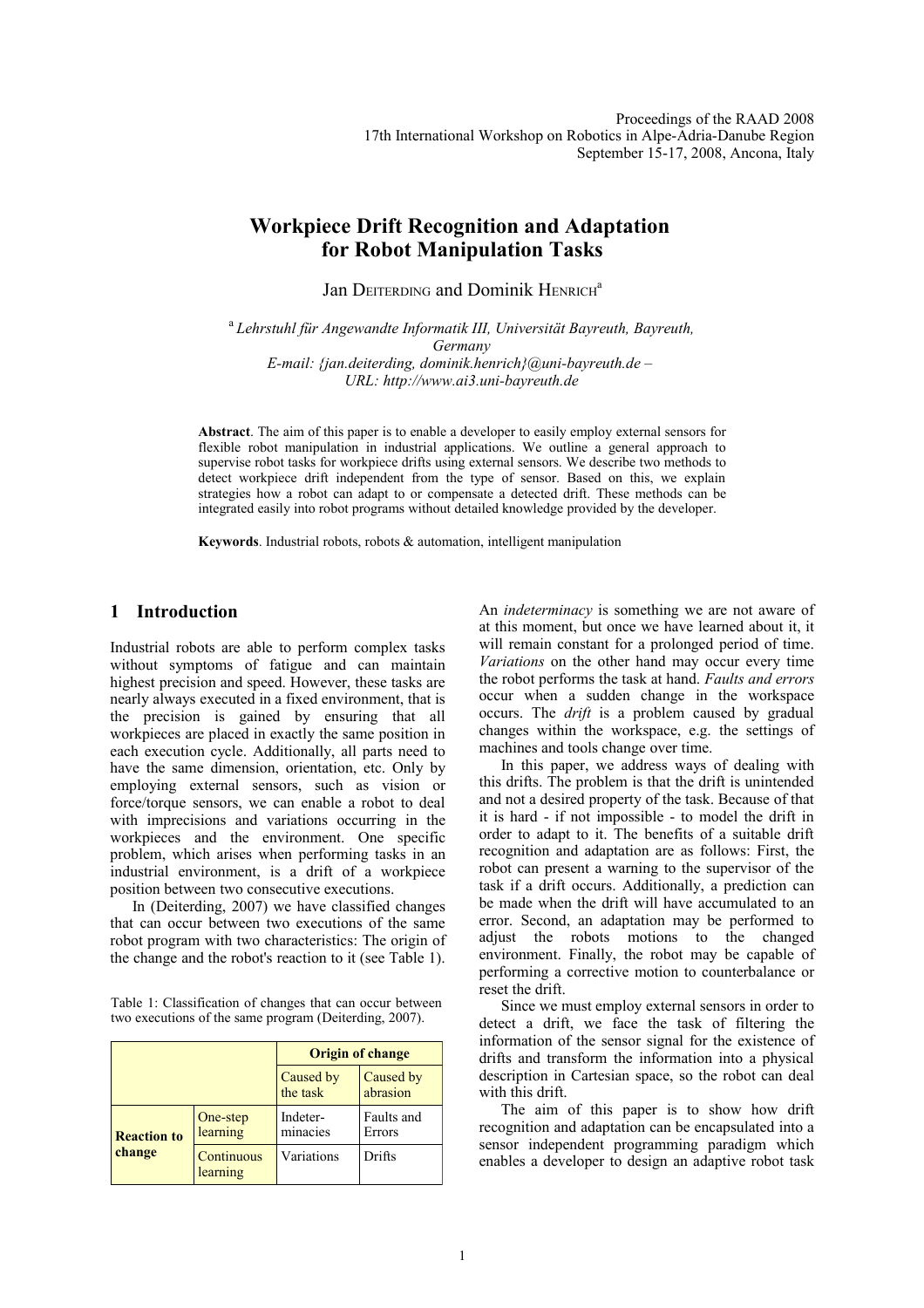capable of dealing with workpiece drifts with minimal knowledge and effort.

The rest of this paper is organized as follows: In Section 2, we give a short overview of related work in this area. In Section 3, we define workpiece drifts and outline the fundamental requirements for its recognition. In Section 4, we explain our programming paradigm, which can be used to easily create an adaptive robot program capable of dealing with drifts. In Section 5, we describe two approaches to generate a prediction based on the data provided by the sensor. Section 6 describes how a typical task involving a drift can be solved with our approach.

# 2 **Related work**

The task of monitoring a workpiece drift in industrial applications over multiple executions is mainly covered in engineering literature. (Chiang et al., 2001) deal with general fault detection in industrial applications and include drifts in their fault scheme. (Kesavan and Lee, 1997) have given a classification of faults in industrial systems. But there appears to be no standard terminology for theses processes, one possible example is the terminology given by (Raich and Cinar, 1996).

Workpiece drift occurs only in industrial tasks which are repeated multiple times. Nowadays, the use of external sensors in these tasks is still limited to applications where this is absolutely necessary. On the other hand, autonomous robots rarely execute the same task twice in an identical environment. Because of this, drift recognition and compensation strategies are usually programmed on a per-task basis and form a detailed solution for a specific drift. (Sharma et al., 1996) have presented an approach to optimize robot motions for given stochastic models of an assembly process, but focus on motions and do not specifically deal with workpiece drifts. (LaValle, 1996) focuses on robot motions as well, and takes external sensors as input signals into account, but does not make use of a drift model.

In summary, all of these articles are about finding a specific solution for a given problem. None of the articles use the knowledge gained in previous executions to create an adaptive drift model. Here, we are interested in outlining a general approach to drift recognition independent from the type of task and the sensors used for its supervision. Additionally, we are interested in showing how a robot can deal with a detected drift and how these strategies can be integrated into a programming environment without demanding detailed knowledge about the process from the developer.

### **3 Properties of drifts**

In this section, we specify the basic properties of drifts. We focus on workpiece drifts, that is how a specific workpiece may change its location over

multiple executions of the same task. We deal with workpiece changes only, such as position, weight, etc. We do not deal with drifts caused by the sensor itself due to temperature or lighting changes, etc.

### **3.1 Properties of workpiece drifts**

The term *workpiece drift* describes a geometrical displacement  $d_t$  of a workpieces position  $p_0$  between multiple executions *t* of the same robot task, that is

$$
p_{t+1} = p_0 + d_t \tag{1}
$$

The difference between a drift and a variation is that the drift is characterized by a preferred direction. Variations on the other hand fluctuate around a given position. The preferred direction may not be constant and can change over time. The extent of the drift is small compared to the size of the workpiece, so a drift is usually only recognizable after multiple executions.

This definition holds for one dimension in Cartesian space. Multiple drifts in different dimensions can be combined to model more complex drifts, but in this case we require that for all dimensions the drift in each dimension is statistically independent, that is

$$
P(d_i|d_j) = P(d_i) \forall i \neq j \tag{2}
$$

where  $P(d_i)$  describes the probability of an occuring drift in the current execution.

#### **3.2 Drift recognition**

In order to detect a workpiece drift during a manipulation task, external sensors must be employed.

The change of the workpiece position between two executions is small and may not be detected by the sensor after only one consecutive execution. So the drift may be lower than the *signal-to-noise ratio* (SNR) of the sensor *s*

$$
d_t \leq SNR(s) \tag{3}
$$

In order to realize this drift recognition independent from the type of sensor, we use so-called *change functions* (Deiterding, 2008), which describe the relation between a change in a sensor-signal and the dislocation of a specific workpiece in Cartesian space. These functions can be preset, but may as well be computed by the robot during task execution. By transferring the sensor signal into a Cartesian description of the drift, we are capable of designing sensor independent methods to detect and predict a drift. To use a change function *f*, we must specify the default position  $p_0$  and the corresponding sensor value *s*<sup>0</sup>

$$
d_i = f(s_i) - f(s_0) = f(s_i) - p_0 \tag{4}
$$

From this point on, we will only deal with Cartesian descriptions of drifts. By measuring the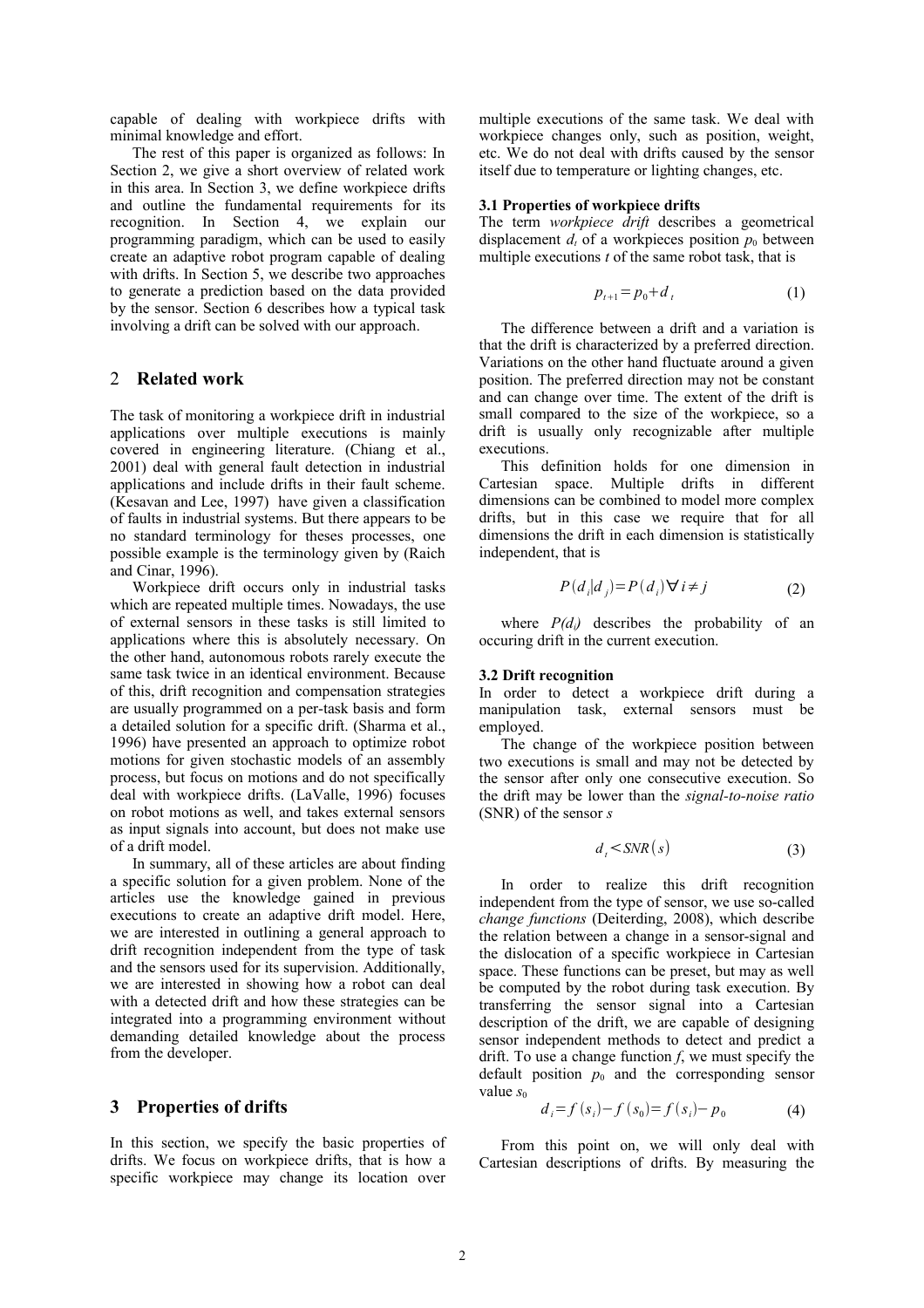workpieces position during each execution, we build a time series  $\hat{d}$  over *n* executions

$$
\hat{d} = d_0, \dots, d_n \tag{5}
$$

where

$$
d_0 = 0 \tag{6}
$$

because no drift has occurred yet or the sensor has just been calibrated in the very beginning. Then, drift recognition is done by checking  $\hat{d}$  after every execution and comparing the values against a threshold chosen depending on the SNR of the sensor. It is necessary to use a time series *d* because otherwise we cannot distinguish between a drift and a variation. We can only determine a drift by checking for a pattern in the workpieces locations. Otherwise every drift would be considered to be a variation.

Using  $\hat{d}$ , we can determine if a drift has occured. But, for successful adaptation to the drift, we need to make a prediction about the future motion of the workpiece. We will show how this can be achieved in Section 5.

# **4 Integration into the programming environment**

In this section, we will show how workpiece drifts can be detected during execution of a robot task. Based on this we describe two ways of dealing with such a drift: Drift adaptation and drift correction. We explain how these ideas can be encapsulated into an easy-to-use interface in order to minimize the time required for the development of sensor-based robot programs.

We will only describe how drift recognition and adaptation can be set up for a drift occurring in one Cartesian dimension. The process is similar for multidimensional drifts.

During setup, the developer must determine which sensor shall be used to monitor a workpiece for drifts. In the next step, the default position  $d_0$  of the workpiece in question is recorded. This includes the corresponding default sensor value  $s_0$ . Later on, all sensor values will be compared against this value. The last thing to do during setup is to specify a change function for the given workpiece and the sensor. Simple ways of doing this are described in (Deiterding, 2008).

When this is done, the developer must decide in which way the drift shall be modelled and set the corresponding parameters for the model. We describe two possible models usable for this task in Section 5.

In the robot program itself, the developer has three options to deal with a drift: Supervision, adaptation and correction.

### **4.1 Drift supervision**

The purpose of *drift supervision* is just to check if a workpiece is moving and inform the person monitoring the automation process when the workpiece is about to leave the workspace. In this case the developer must specify the range of the workspace *rworkspace*. The current drift is then extrapolated and an estimate will be formed how many more executions can be performed until the drift must be corrected.

### **4.2 Drift adaptation**

Under certain circumstances, it may be useful to alter the motions of the robot to accommodate a detected drift. We call this process *drift adaptation.* In general, this will not be necessary because of the change function. If the sensor is used preparatory, the robot will know the current position of the workpiece straight away and can act accordingly. If the sensor is used concurrently, the robot can modify all subsequent motions as soon as the workpiece is localized. However, there are tasks where drift adaptation is useful if concurrent sensors are used. Usually this is the case, if the Cartesian range of the change function is smaller than the allowed range of the drift. An example for a task like this is given in Section 6. To perform an adaptation in the *i*-th execution, the default position is set to the current position of the workpiece

$$
d_0 = d_i \tag{7}
$$

so the robot will use the adapted position in all subsequent executions.

After we have performed an adaptation, we can still use the drift data stored in  $\hat{d}$  for drift supervision, but must accommodate the fact that drifts are described in relation to the old default position. A simple way to maintain a correct description of all drifts up to now, is to subtract all entries in  $\hat{d}$  by the current total drift  $d_i$ 

$$
\forall d_j \in \hat{d} : d_j := d_j - d_i \tag{8}
$$

### **4.3 Drift correction**

Another option when dealing with a drift is to try to correct the environment or the workpiece somehow by performing an unscheduled task, which is not performed during the normal execution of the task. We call this *drift correction*. This should happen only when the workpiece is about to leave the workspace. This corrective motion can be trivial, e.g. the workpiece is grasped and moved back to  $d_0$ , but can be quite complex as well, e.g. an adjustment of a machine involved in the task. Because of this no general corrective motion can be described. This motion must be designed by the developer instead. When this motion is performed, we must reset  $\hat{d}$ because we have altered the environment, so our current time series no longer represents the actual state of the environment.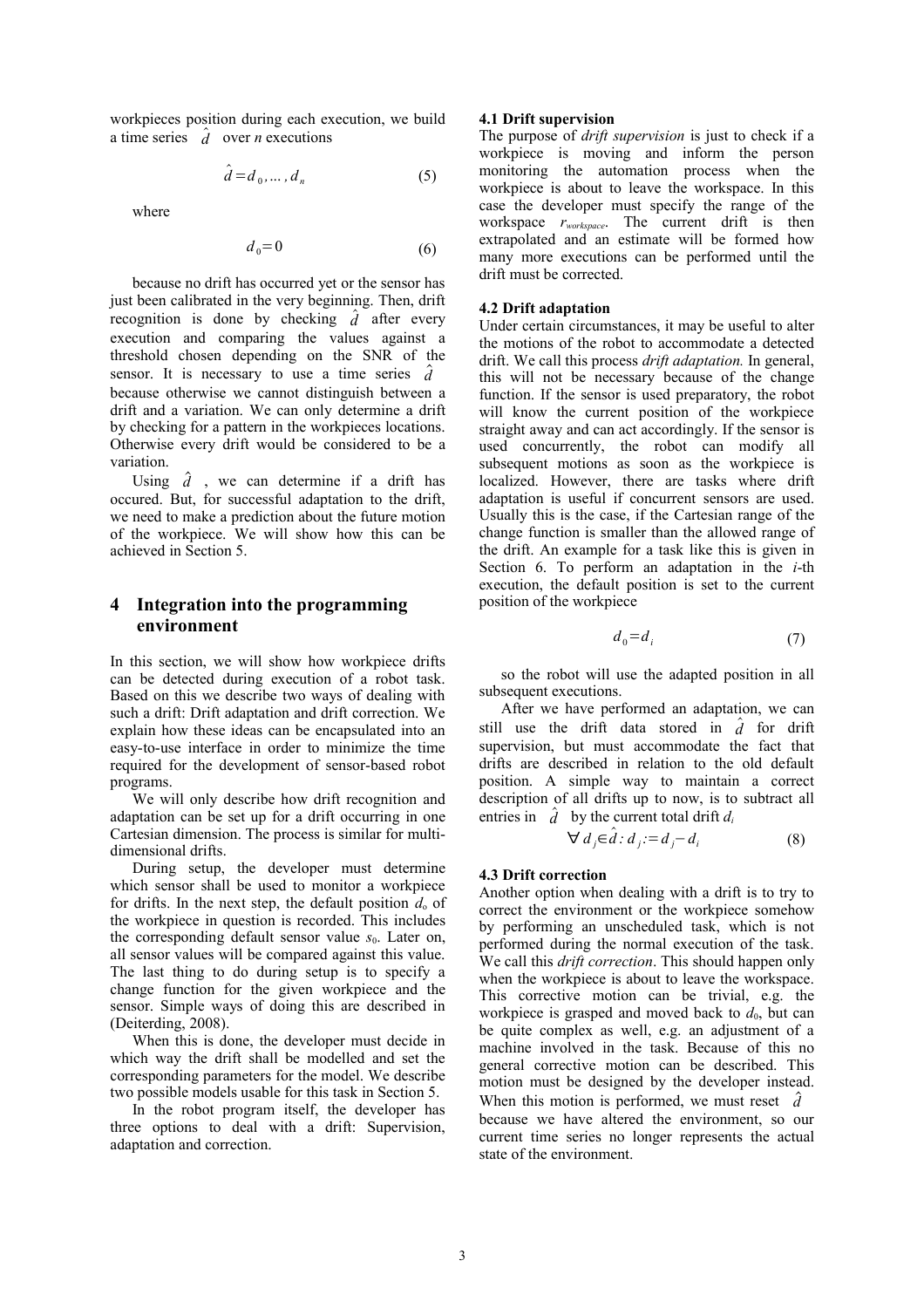# **4.4 Integration into the programming environment**

In the cases of drift adaptation and drift correction, the decision when to perform an adaptation or correction will be triggered by thresholds *dadaption* and *dcorrection* which are set by the developer.

All three options can be integrated into one general algorithm update Drift Position() as described above. Now, the developer only has to set the specific parameters *rworkspace*, *dadaptation*, *dcorrection* and define a corrective motion *mcorrection*. In the robot program itself, this algorithm must be called, as soon as the workpiece can be measured by the sensor. This may be before or after the robot has moved to the default position, depending on wether the sensor is used preparatory or concurrently. The pseudocode of update\_Drift\_Position() then looks like this:

```
function update Drift Position()
{
    d_{\text{mom}} = predict Drift();
       // drift supervision
       nexecutions = calc_Remaining_executions();
    notify\_supervised(n_{executions});   // drift adaptation
    if(d_{mom} > d_{adaptation})   {
        d_0 = apply drift(d_0, d_{\text{mom}});
             modify_drift_data();
              update_prediction_model();
       }
       // drift correction
    if(d_{mom} > d_{correction})   {
              correction_motion();
              reset_drift_data();
       }
}
```
# **5 Drift prediction**

In this section, we describe two approaches to automatically build a model which can be used to detect the current and predict the future drift. First, we describe how Kalman filter can be used for this problem and a more general approach involving ARIMA models without the need for a movement model afterwards.

### **5.1 Drift prediction using Kalman filters**

Kalman filters are mainly used for object tracking in mobile robots (Brookner, 1998). The task here is similar, so we will use a similar approach.

Because we are only dealing with Cartesian drifts, we can construct a Kalman filter, which is capable of predicting the future drift independent from the type of sensor used for supervision. Here, we will use the nomenclature of (Kalman, 1960):

The input-vector  $\hat{x}_t$  is made up from the current position of the workpiece  $d_t$  in regard to its default position  $d_0$  as well as the current drift between two executions, which can be regarded as the current speed of the workpiece  $v_{d_i}$ . So

$$
\hat{x}_t = \begin{pmatrix} d_t \\ v_{d_t} \end{pmatrix} \tag{9}
$$

We assume that the current drift is statistically independent from the current position. Then, the covariance matrix *Σ<sup>t</sup>* is defined as

$$
\Sigma_{i} = \begin{pmatrix} \sigma_{d,d_{i}} & 0 \\ 0 & \sigma_{v_{d},v_{d_{i}}} \end{pmatrix}
$$
 (10)

where  $\sigma_{d,d}$  and  $\sigma_{v_{d},v_{d}}$  describe the accuracy of the estimates.

The transition matrix *At* describes the alteration from  $\hat{x}_t$  to  $\hat{x}_{t+1}$  and can be computed as follows: We assume that the transition is determined by the current speed  $v_{d_i}$ , the acceleration *a* and the time  $\Delta t$  elapsed between the two measurements:

$$
\begin{pmatrix} d_t \\ v_{d_t} \end{pmatrix} = \begin{pmatrix} d_{t-1} + v_{d_{t-1}} \Delta t + \frac{1}{2} a \Delta t^2 \\ v_{d_{t-1}} + a \Delta t \end{pmatrix}
$$
 (11)

We can rewrite this to

$$
\hat{x}_t = \begin{pmatrix} 1 & \Delta t \\ 0 & 1 \end{pmatrix} \hat{x}_{t-1} + \begin{pmatrix} \frac{1}{2} a \Delta t^2 \\ a \Delta t \end{pmatrix}
$$
 (12)

 $\overline{1}$ 

Then

$$
A_t = \begin{pmatrix} 1 & \Delta t \\ 0 & 1 \end{pmatrix} \tag{13}
$$

and

$$
\epsilon_t = \left(\frac{1}{2}a\,\Delta\,t^2\right) \tag{14}
$$

Using  $\epsilon$ , we can compute the gain matrix  $R_t$  as

$$
R_{i} = \frac{d \epsilon_{i}}{da} \sigma_{a}^{2} \frac{d \epsilon_{i}^{T}}{da} = \begin{vmatrix} \frac{1}{4} \Delta t^{4} \sigma_{a}^{2} & \frac{1}{2} \Delta t^{3} \sigma_{a}^{2} \\ \frac{1}{2} \Delta t^{3} \sigma_{a}^{2} & \Delta t^{2} \sigma_{a}^{2} \end{vmatrix}
$$
 (15)

where  $\sigma_a^2$  is the variance of *a*. Here,  $\Delta t$  can be set to 1 as the time between two consecutive executions is constant, as long as the drift only occurs while executing the task.

Finally, we need a vector  $z_t$  which describes how we perceive a drift from one position to the next. This is achieved by using the external sensor. But, if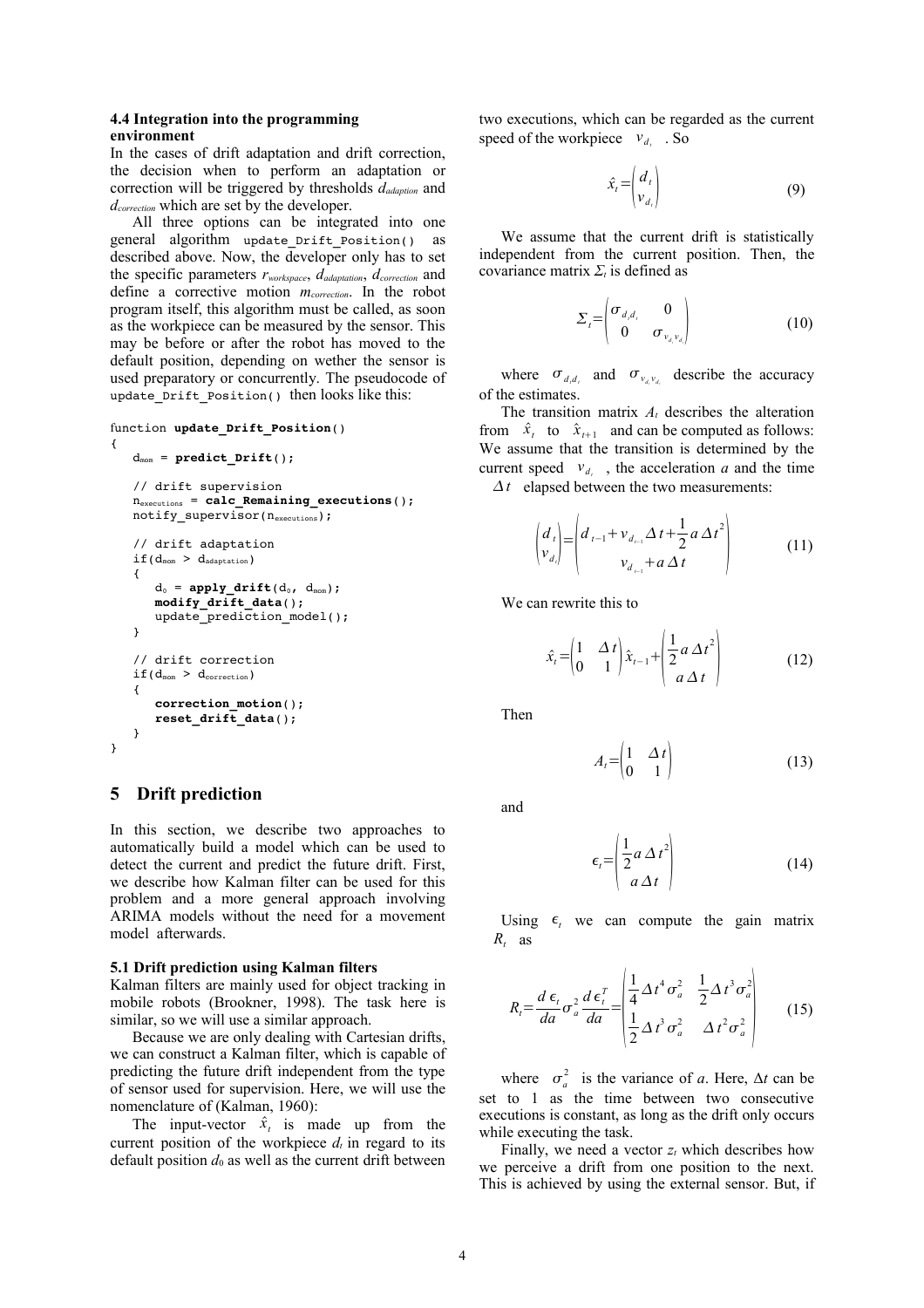we would use the sensor signal directly, the developer would have to specify this vector for every type of sensor. By employing a change function which maps the sensor signal to Cartesian space, we can compute a general form of *zt*, which is applicable for all types of sensors. In this case the perceived position is exactly the current position blurred by the SNR  $\delta_t$  of the sensor, so

$$
z_t = C_t \hat{x}_t + \delta_t = (1 \quad 0) \hat{x}_t + \delta_t \tag{16}
$$

These are all the vectors and matrices necessary for a Kalman filter to compute a prediction of the next drift. The exact calculations are described in (Kalman, 1960) and will not be repeated here.

This Kalman filter is parametrized by  $\Sigma_t$ ,

 $\sigma_a^2$  and  $\delta_t$ , which must be set by the developer. It is possible to set basic values for these, which work adequately well, but for optimization purposes, these should be tuned by the developer.

Using this Kalman filter we get an estimation of the current drift of the workpiece. This estimate describes how the workpiece will change its current position in the very next execution.

There are two drawbacks when this Kalman filter is used for drift prediction: First, we can only predict the very next drift, but no drifts in the further future. Second, if the drift between two executions is lower than the noise of the sensor, we cannot predict any drift at all, because the Kalman filter only uses the most recent values to update its internal state.

#### **5.2 Drift prediction using ARIMA models**

An alternative to Kalman filters is to use an *autoregressive integrated moving-average* (ARIMA) model. These models make use of bigger parts of

*d* allowing for predictions of more than the very next execution. An ARIMA model is actually a combination of three models, which can be described by one parameter each: An auto-regressive (*par*), an integrated  $(p_i)$  and a moving-average  $(p_{ma})$  model.

First,  $\hat{d}$  is differentiated  $p_i$  times, resulting in a time series  $\hat{d}'$ . The calculation for the next prediction is then

$$
\hat{d}_{n+1} = \epsilon_t + \sum_{j=1}^{p_{av}} p_{ar_j} \hat{d}_{n-j} + \sum_{k=1}^{p_{ma}} p_{ma_k} \hat{d}_{n-k} \quad (17)
$$

Note, that - unlike the Kalman filter - no assumption about the movement of the drift (that is its velocity and acceleration) are made.

A good choice of the parameters  $p_{ar}$ ,  $p_i$  and  $p_{ma}$  is usually difficult, but in this case, we can make some basic assumptions which will help us choosing suitable parameters. The weighting parameters

 $p_{ar}$  and  $p_{ma}$  can be fitted automatically for given methods (Box et al., 1994).

The auto-regressive parameter  $p_{\alpha r}$  must be zero, because the current drift is independent from the prediction of the last drift; otherwise the act of making a prediction would already alter the environment.

We need to differentiate  $\hat{d}$  exactly once, so  $p_i$ can be set to one. This is because we store the total drift from  $d_0$  up to the current execution  $d_i$  in  $\hat{d}$ . To predict the next drift(s), we are interested in the alteration from one execution to the next. So, we must differentiate our time series exactly once.

The moving-average parameter  $p_{ma}$  describes how many drifts from the immediate past are used to approximate the current drift. This parameter can be chosen by the developer. The choice of *pma* is dependant from the SNR of the sensor and the stability of the drift. If  $p_{ma}$  is chosen too low, the noise of the sensor will corrupt the prediction of the current drift. If the drift changes its preferred direction relatively often, a high value for *pma* will take drifts into account which are no longer adequate .

Note that, if we set

$$
p_{ma} = s(\hat{d}) \tag{18}
$$

and

$$
p_{ma_i} = \frac{1}{s(\hat{d})} \forall i
$$
 (19)

where  $s(\hat{d})$  gives us the size of  $\hat{d}$ , the ARIMA model is a simple linear extrapolation using the whole time series  $\hat{d}$ .

# **6 Experiments**

In this section we will show how all three methods of dealing with drifts from Section 4 can be integrated easily into a robot task using Kalman filters and ARIMA models.

#### **6.1 Experimental setup**

Consider the following task: A robot places a workpiece on the entry side of a conveyor belt. The workpiece is then processed by some kind of machine. When the workpiece leaves the machine, the robot picks it up again and performs some task with it, without releasing it. Afterwards this workpiece is placed onto the conveyor belt once more (see Figure 2). In this experiment, we will use a round disk with a size of 150 mm in diameter.

The robot program for this task looks like this:

```
1  repeat
```

```
2 \sqrt{2}
```

```
3   MOVE pdropoff
4   RELEASE
```
5 // wait for machine to finish processing<br>6 WAIT

```
WAIT
```

```
7   MOVE TRANSy(lbelt):pdropoff
```

```
8   GRASP
```
9 // perform some other task with workpiece  $10<sub>1</sub>$ 

We place the center of the robots coordinate system into its base and the center of the conveyor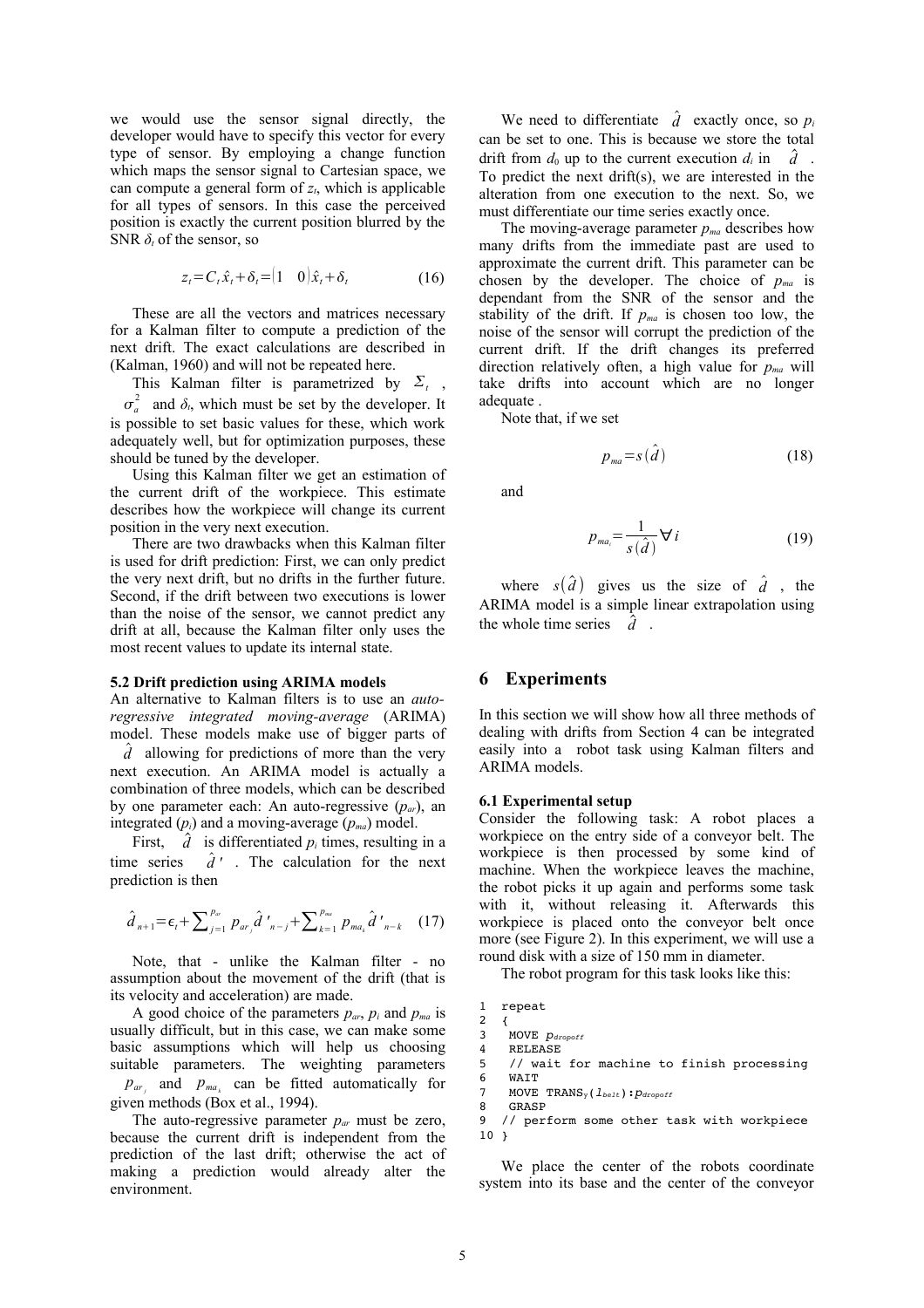belts coordinate system into the position where the robot places the disk (see Figure 3). The problem with this implementation is, that if the *x*-axes of both coordinate systems are not exactly parallel, a drift *d<sup>y</sup>* along the conveyor belts *y*-axis will occur. In theory the resulting drift is calculated as

$$
d_y = \tan(\alpha) \cdot l_{\text{belt}} \tag{20}
$$

where  $\alpha$  is the angle by which the coordinate systems are rotated in relation to each other and *l*<sub>belt</sub> is the distance between the dropoff and the pickup position.

To supervise this drift, we use two different sensors, one force/torque sensor (*FTS*) and one distance sensor (*DS*) which are positioned in the wrist of the robot and at the pickup position, respectively (see Figure 2). We will try to adapt to this drift by measuring the torque of the disk around the x-axis and by measuring the distance of the disk when it is to be picked up. So, the FTS is used in a concurrent way, while the DS is used preparatory.

To allow for a flexible execution of the given program, we add a line calling *update\_Drift\_Position()* directly before moving the robot to the pickup position in line 7.

### **6.2 Parametrization during setup**

During setup, we record the position and the corresponding sensor values of the disk when it leaves the machine for the very first time. This defines our default position  $d_0$  with the sensor values *fts*0 and *ds*0.We use the approaches described in (Deiterding, 2008) to determine appropriate change functions  $f_{\text{ffs}}$  and  $f_{\text{ds}}$  for both sensors and the SNR of the sensors *SNRfts* and *SNRds*. These are the parameters of the Kalman filters. For ARIMA prediction, we set

$$
p_{ma} = \frac{1}{10} \cdot s(\hat{d}) \tag{21}
$$

assuming that the drift will remain constant.

To parametrize the recognition and adaptation process, we measure the width of the conveyor belt *wbelt* and divide it by two, because the ideal position of the disk will be in the middle of the belt. This value will be used for drift supervision.

To adapt to the drift, we set *dadaptation* to the half of the disks width. So when the drift exceeds this value, the robot will modify the pickup position accordingly.

Finally, when we get to close to the edge of the conveyor belt, the robot shall pickup the disk and perform a corrective motion to position it in the middle of the belt once more. So, we set

$$
d_{correction} = \frac{2}{3} \cdot \frac{w_{belt}}{2}
$$
 (22)

and define a corresponding correction motion *mcorrection*.



Figure 2: Experimental setup of the task with sensors DS and FTS described in Section 6.1



Figure 3: Coordinate systems of the robot and the conveyor belt in relation to the world coordinate system for the task described in Section 6.1

### **6.3 Drift recognition**

We have executed the task 20 times and recorded the sensor values during each execution (see Figure 4), describing the total drift of the disk. The resolution of the DS is relatively low, so we can only measure distances in sizes of 1 cm.

In Figures 5 *a* and *b* we have plotted the predicted drift for the next execution, the actual drift as measured by the sensor and the accuracy of the prediction for each combination of sensor and prediction method. We can see that after 20 executions, the combination of a Kalman filter and a FTS provides the most accurate predictions. But, in general the Kalman filter tends to oscillate while ARIMA models take longer to adapt to changes in the drift.

If a distance sensor is used to monitor the task, the predictions of the Kalman filter are worse than those of the ARIMA method. This is because the Kalman filter starts to oscillate when measurable drifts occur rarely. The ARIMA method on the other hand adapts relatively fast to this type of drifts.

If a force/torque sensor is used, it is the other way round. Here, the sensor is more accurate, recognizing drifts in every execution. Because of this, the Kalman filter adapts faster, but the difference to the ARIMA prediction is less significant.

We have summarized the results in Table 2 showing the mean and standard deviation of the drift as measured by the sensors and as predicted by a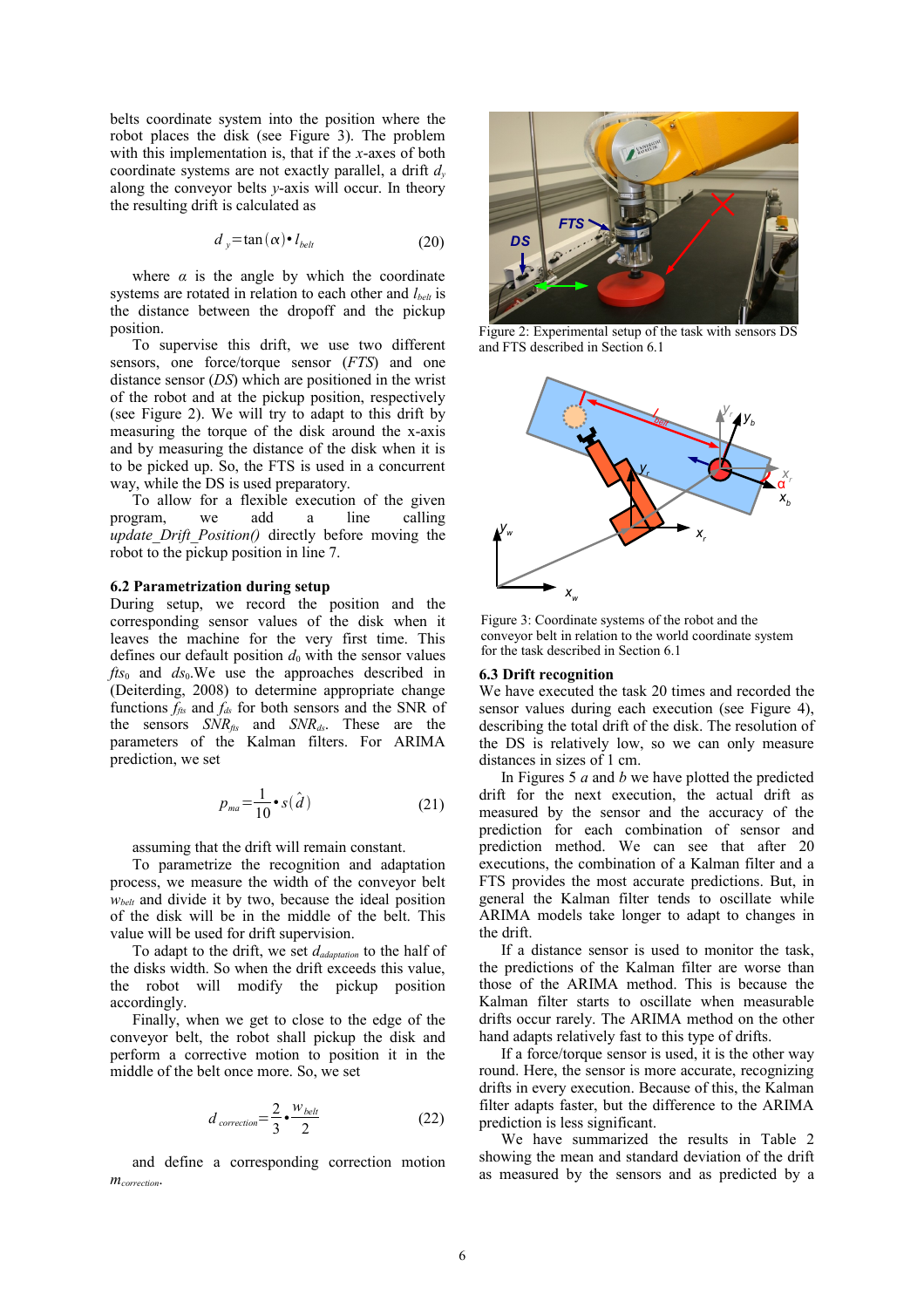

Figure 4: Recorded drift (absolute and current) during 20 executions of the task.

|                             |            | <b>Mean</b> | <b>Standard</b><br>deviation |  |
|-----------------------------|------------|-------------|------------------------------|--|
| <b>Real drift</b>           | <b>KMS</b> | 2.35        | 0.65                         |  |
|                             | DS         | 2.5         | 4.44                         |  |
| <b>Kalman</b><br>prediction | KMS        | 2.35        | 3.23                         |  |
|                             | DS         | 1.97        | 17.48                        |  |
| <b>ARIMA</b><br>prediction  | KMS        | 2.32        | 1.52                         |  |
|                             | DS         | 0.05        | 10.17                        |  |

Table 2: Mean and standard deviation of occuring and predicted drift for both types of sensor

Kalman filter and an ARIMA interpolation respectively.

In general we can say that the SNR of the sensor is more important than the method chosen for the prediction.

#### **6.4 Drift adaptation and correction**

After setting up the prediction models and evaluating the drift, we have set the thresholds *dadaptation* and *dcorrection* to 20 mm and 50 mm, respectively. Now, we have executed the task 100 times, measured the real drift using a Kalman filter and the force/torque sensor and logged all adaptations and corrections (see Figure 6). We can see that the robot is now capable to keep the current drift below the adaptation threshold by modifying the pickup position according to the prediction approximately every 10 executions. To prevent the disk from falling of the edge of the conveyor belt, the robot automatically re-centers it in the middle of the belt approximately every 20 iterations.

In summary, although there is a significant drift inherent in this task, in theory we can execute this task infinitely. The robot automatically detects the drift and adapts its motion to the shifting position of the disk, as well as performing a corrective motion from time to time to reset the disk to the center of the conveyor belt.



Figures 5:Actual and predicted drift with estimation error for Kalman and Arima models using a (a) FTS sensor, (b) DS sensor.



Figure 6: Current (red) and absolute (yellow) drift for 100 executions of the task. When the prediction of the drift exceeds the set thresholds for adaptation (pink) or correction (light blue), the robot either modifies the pickup position (green dots) or re-centers the disk (blue dots).

### 7 **Conclusion**

Our goal is to enable a programmer to easily employ external sensors for flexible robot programs. The focus of this work is to show that workpieces can be monitored automatically for drifts which occur due to an imprecise setup of the workspace or abrasion without the need for intricate calculations by the